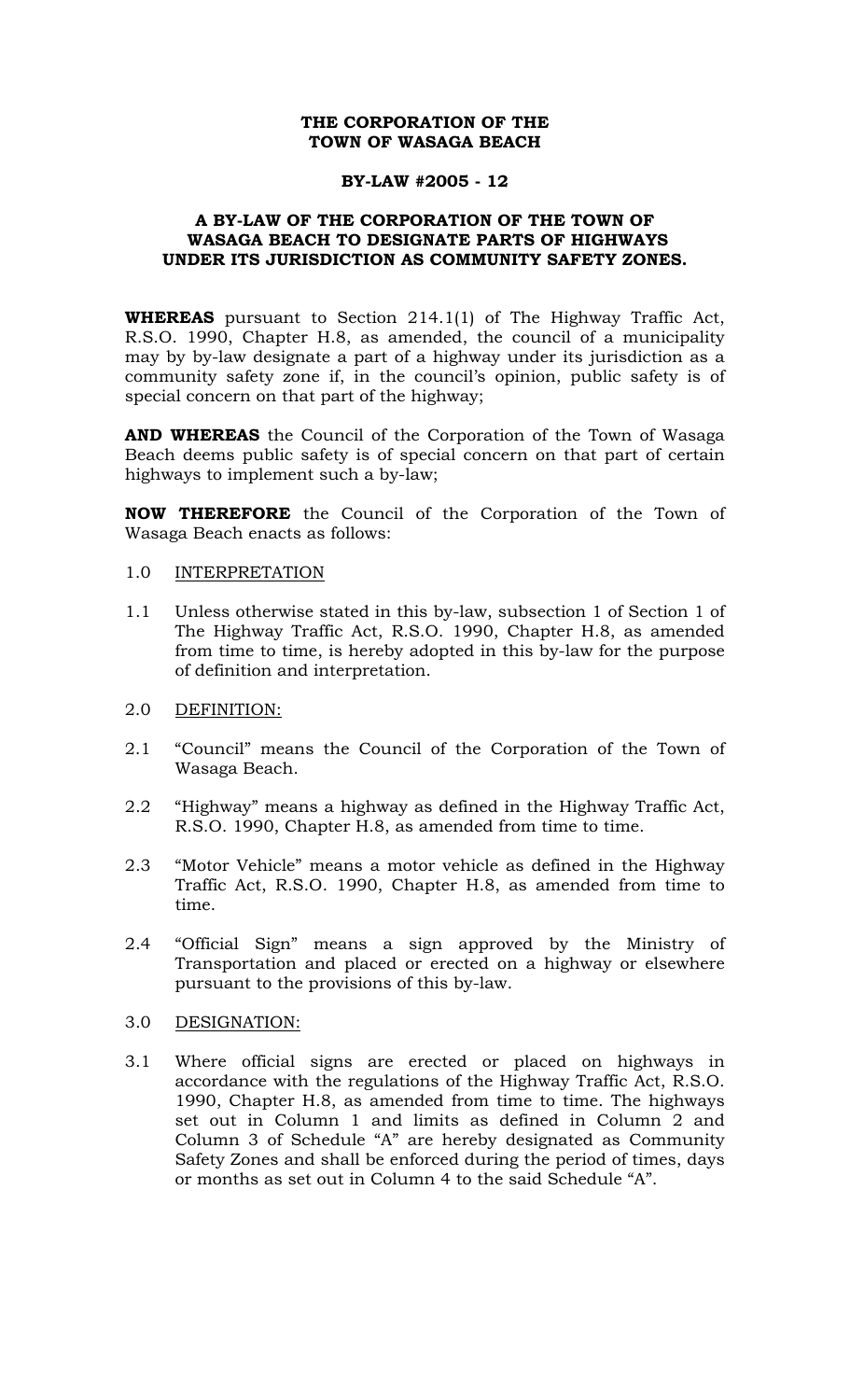## PAGE 2 of 3 of By-Law #2005 - 12

# 4.0 SEVERABILITY:

- 4.1 Should any section, sub-section, clause, paragraph or provision of this by-law including any part of Schedule "A" be declared by a court of competent jurisdiction to be ultra vires, invalid or illegal for any reason, the same shall not affect the validity of the by-law as a whole.
- 5.0 REPEAL BY-LAWS:
- 5.1 That By-Law #2000-19 passed on the 14<sup>th</sup> day of March, 2000, is hereby repealed.
- 6.0 FORCE AND EFFECT:
- 6.1 This By-Law shall come into force and take effect on May 2, 2005.

Read a first and second time this the

8th day of February 2005. Cal Patterson

 "Original signed by" MAYOR

 "Original signed by" Eric Collingwood CLERK-TREASURER/ADMINISTRATOR

Read a third and finally passed this the

8th day of February 2005. Cal Patterson

 "Original signed by" MAYOR

 "Original signed by" Eric Collingwood CLERK-TREASURER/ADMINISTRATOR